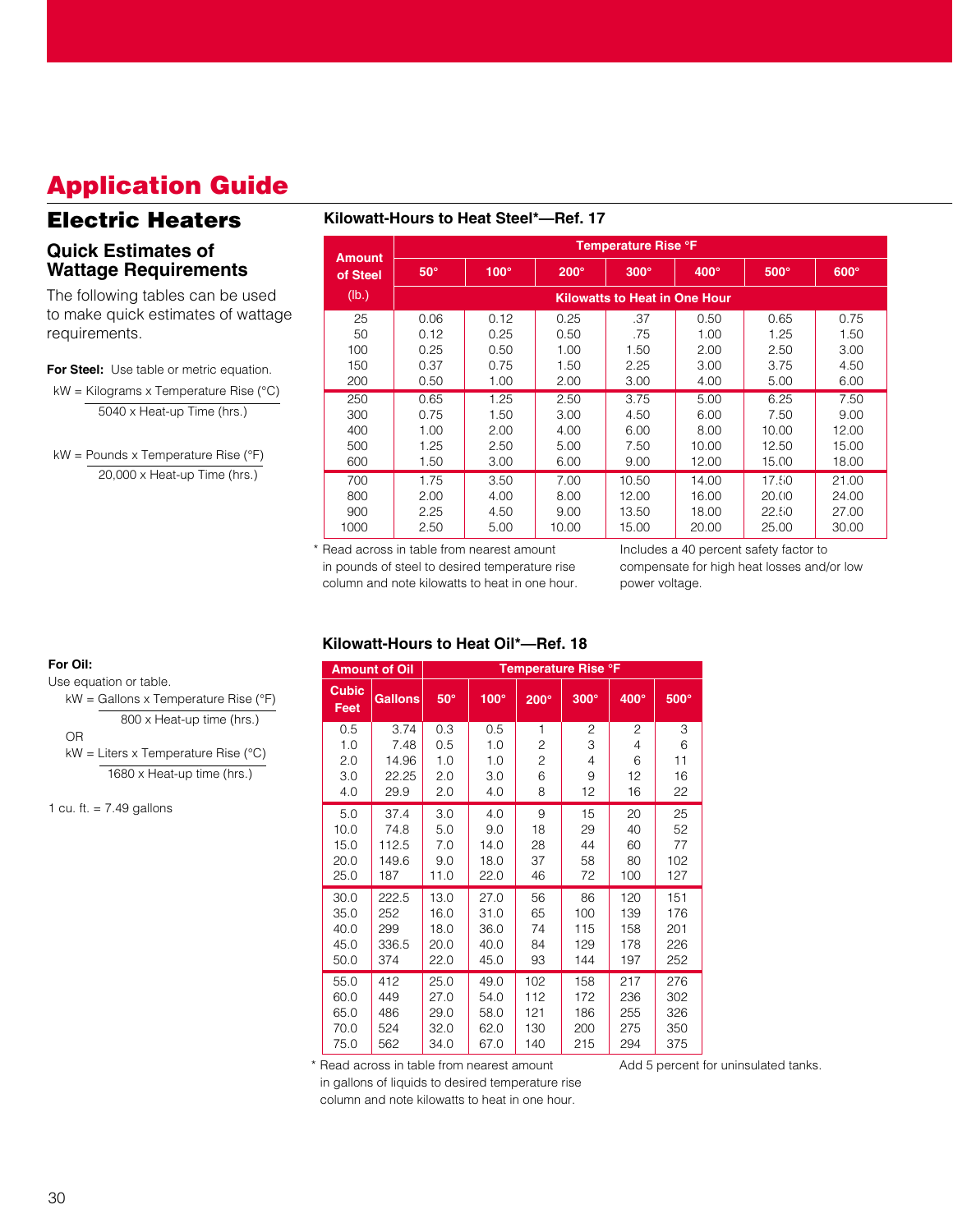## **W A T L O W**

# **Application Guide**

## **Electric Heaters**

**Quick Estimates of Wattage Requirements Continued** 

\* Read across in table from nearest amount in gallons of liquid to desired temperature rise column and note kilowatts to heat in one hour.

#### **For Heating Flowing Water:**

kW = GPM x Temperature Rise (°F) x 0.16 OR

kW = Liters/min. x Temperature Rise (°C) x 0.076

**For Heating Water in Tanks:** Use equation or table. kW = Gallons x Temperature Rise (°F)

$$
375 \times Heat-up Time (hrs)
$$

OR

kW = Liters x Temperature Rise (°C)

790 x Heat-up Time (hrs)

1 cu. ft.  $= 7.49$  gallons

### **Kilowatt-Hours to Heat Water\*—Ref. 19**

| <b>Amount of Liquid</b> |                 |                | <b>Temperature Rise °F</b> |            |                                      |            |       |             |       |  |
|-------------------------|-----------------|----------------|----------------------------|------------|--------------------------------------|------------|-------|-------------|-------|--|
|                         | ft <sup>3</sup> | <b>Gallons</b> | $20^\circ$                 | $40^\circ$ | $60^\circ$                           | $80^\circ$ | 100°  | $120^\circ$ | 140°  |  |
|                         |                 |                |                            |            | <b>Kilowatts to Heat in One Hour</b> |            |       |             |       |  |
|                         | 0.66            | 5              | 0.3                        | 0.5        | 0.8                                  | 1.1        | 1.3   | 1.6         | 1.9   |  |
|                         | 1.3             | 10             | 0.5                        | 1.1        | 1.6                                  | 2.1        | 2.7   | 3.2         | 3.7   |  |
|                         | 2.0             | 13             | 0.8                        | 1.6        | 2.4                                  | 3.2        | 4.0   | 4.8         | 5.6   |  |
|                         | 2.7             | 20             | 1.1                        | 2.2        | 3.2                                  | 4.3        | 5.3   | 6.4         | 7.5   |  |
|                         | 3.3             | 25             | 1.3                        | 2.7        | 4.0                                  | 5.3        | 6.7   | 8.0         | 9.3   |  |
|                         | 4.0             | 30             | 1.6                        | 3.2        | 4.8                                  | 6.4        | 8.0   | 9.6         | 12.0  |  |
|                         | 5.3             | 40             | 2.1                        | 4.0        | 6.4                                  | 8.5        | 11.0  | 13.0        | 15.0  |  |
|                         | 6.7             | 50             | 2.7                        | 5.4        | 8.0                                  | 10.7       | 13.0  | 16.0        | 19.0  |  |
|                         | 8.0             | 60             | 3.3                        | 6.4        | 9.6                                  | 12.8       | 16.0  | 19.0        | 22.0  |  |
|                         | 9.4             | 70             | 3.7                        | 7.5        | 11.2                                 | 15.0       | 19.0  | 22.0        | 26.0  |  |
|                         | 10.7            | 80             | 4.3                        | 8.5        | 13.0                                 | 17.0       | 21.0  | 26.0        | 30.0  |  |
|                         | 12.0            | 90             | 5.0                        | 10.0       | 14.5                                 | 19.0       | 24.0  | 29.0        | 34.0  |  |
|                         | 13.4            | 100            | 5.5                        | 11.0       | 16.0                                 | 21.0       | 27.0  | 32.0        | 37.0  |  |
|                         | 16.7            | 125            | 7.0                        | 13.0       | 20.0                                 | 27.0       | 33.0  | 40.0        | 47.0  |  |
|                         | 20.0            | 150            | 8.0                        | 16.0       | 24.0                                 | 32.0       | 40.0  | 48.0        | 56.0  |  |
|                         | 23.4            | 175            | 9.0                        | 18.0       | 28.0                                 | 37.0       | 47.0  | 56.0        | 65.0  |  |
|                         | 26.7            | 200            | 11.0                       | 21.0       | 32.0                                 | 43.0       | 53.0  | 64.0        | 75.0  |  |
|                         | 33.7            | 250            | 13.0                       | 27.0       | 40.0                                 | 53.0       | 67.0  | 80.0        | 93.0  |  |
|                         | 40.0            | 300            | 16.0                       | 32.0       | 47.0                                 | 64.0       | 80.0  | 96.0        | 112.0 |  |
|                         | 53.4            | 400            | 21.0                       | 43.0       | 64.0                                 | 85.0       | 107.0 | 128.0       | 149.0 |  |
|                         | 66.8            | 500            | 27.0                       | 53.0       | 80.0                                 | 107.0      | 133.0 | 160.0       | 187.0 |  |

### **Kilowatt-Hours to Superheat Steam Ref. 20**

1. Plot points on lines P, Q and S.

P represents the inlet temperature (and saturation pressure) of the system.

Q represents the liquid content of the water vapor.

S indicates the outlet temperature minus the saturated temperature.

W indicates the heat content of the water vapor.

- 2. Draw a straight line from P through  $Q$  to W. Read  $W_1$ .
- 3. Draw a straight line from P through S to W. Read W<sub>2</sub>.
- 4. Required watts = Weight (lbs.) of steam/hour  $x (W_2-W_1)$

Watt density is critical. Review temperature and velocity prior to heater selection.

Reference is 80 percent quality at 20 psig.